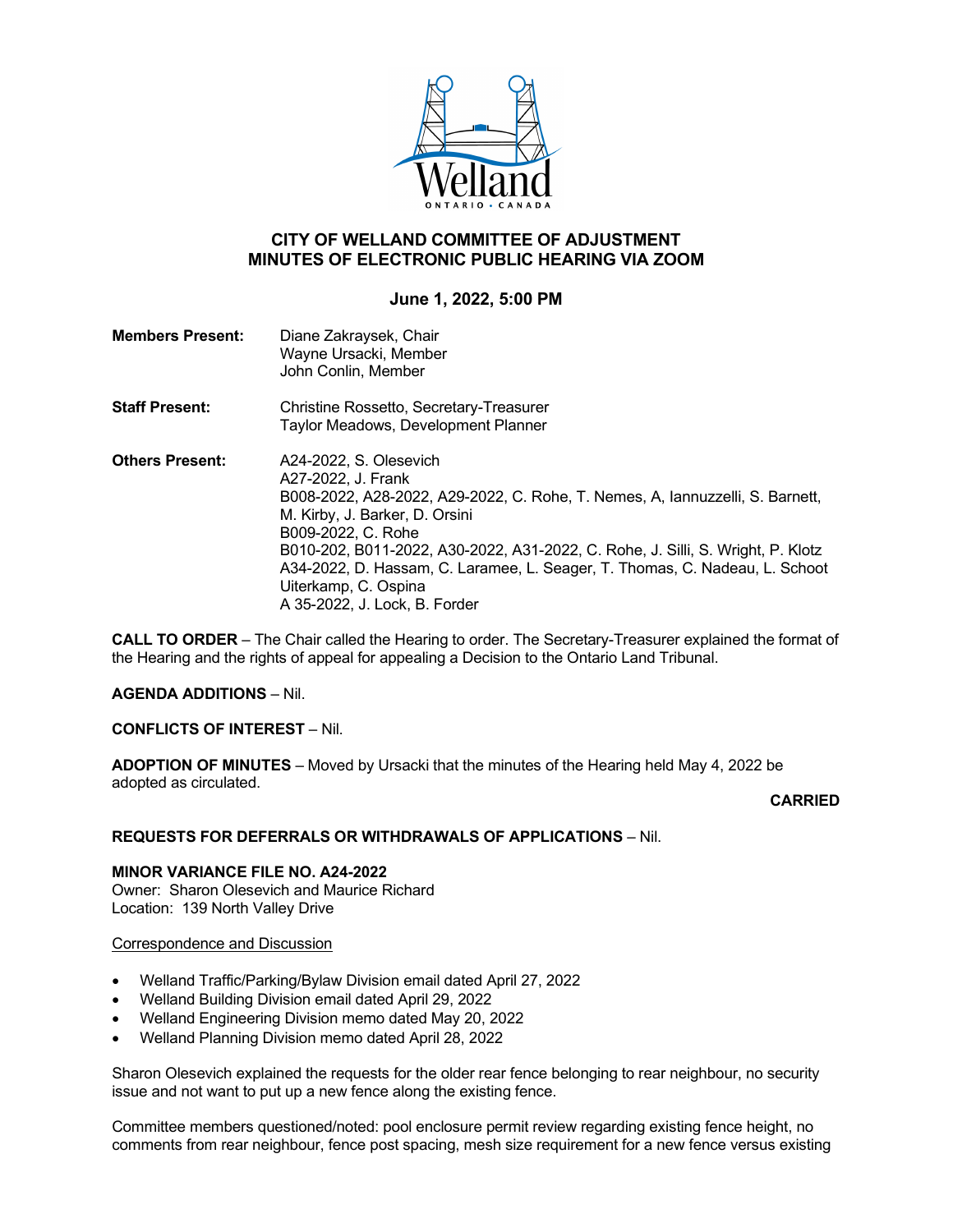chain link fence, Committee's authority under 45(3) to deal with the Fence By-law, and application is considered on its own merit and does not set a precedent.

The Chair asked the Committee members if they had considered the oral and written comments received and all members, including the acting Chair, concurred.

Decision for A24-2022 – **APPROVES** for the following reasons:

Pursuant to Section 45(8.1)(b) of The Planning Act, as amended, the Committee of Adjustment took into consideration all written and oral presentations made to it before rendering a Decision.

- 1. The general intent and purpose of the Official Plan are maintained.
- 2. The general intent and purpose of the Swimming Pool Enclosures By-law is maintained.
- 3. The requests are minor and are applicable to the existing chain link fence.
- 4. The variances are satisfactory and appropriate for the safety of the property in the opinion of the Committee.

 Signed Electronically: "Diane Zakraysek-Bourque" "John Conlin" "Wayne Ursacki"

**CARRIED**

# **MINOR VARIANCE FILE NO. A27-2022**

Owner: The Waterway Inc. Location: 119 Lincoln Street

#### Correspondence and Discussion

- Welland Engineering Division memo dated May 25, 2022
- Welland Planning Division memo dated May 25, 2022

Jim Frank, agent, explained proposal, the surrounding land uses, proceeding through site plan process, want to maximize the building site and report lays out comments well.

Committee members questioned/noted: if road widening completed for Lincoln Street and Secretary-Treasurer advised that the lands were transferred to the City as part of the consent process.

The Chair asked the Committee members if they had considered the oral and written comments received and all members, including the Acting Chair, concurred.

Decision for A27-2022 – **APPROVES** for the following reasons:

Pursuant to Section 45(8.1)(b) of The Planning Act, as amended, the Committee of Adjustment took into consideration all written and oral presentations made to it before rendering a Decision.

- 1. Desirable and in compliance with the general intent and purpose of the Official Plan as the proposed development achieves the density range set out in the High Density Residential designation.
- 2. Desirable and in compliance with the general intent and purpose of the Zoning By-law as the proposed development complies with all other provisions of the By-law and is a permitted use per the RH Zone.
- 3. Appropriate addition to the site as the proposed development locates infill development on lands zoned for high density residential, and orients the buildings in a way to compliment the waterfront, locate parking areas away from recreational view, and in a manner that will not negatively impact adjacent properties.
- 4. Minor in nature as the proposed variances are small decreases to required setbacks to revise the building envelope to design a site with good planning principles.

 Signed Electronically: "Diane Zakraysek-Bourque" "John Conlin"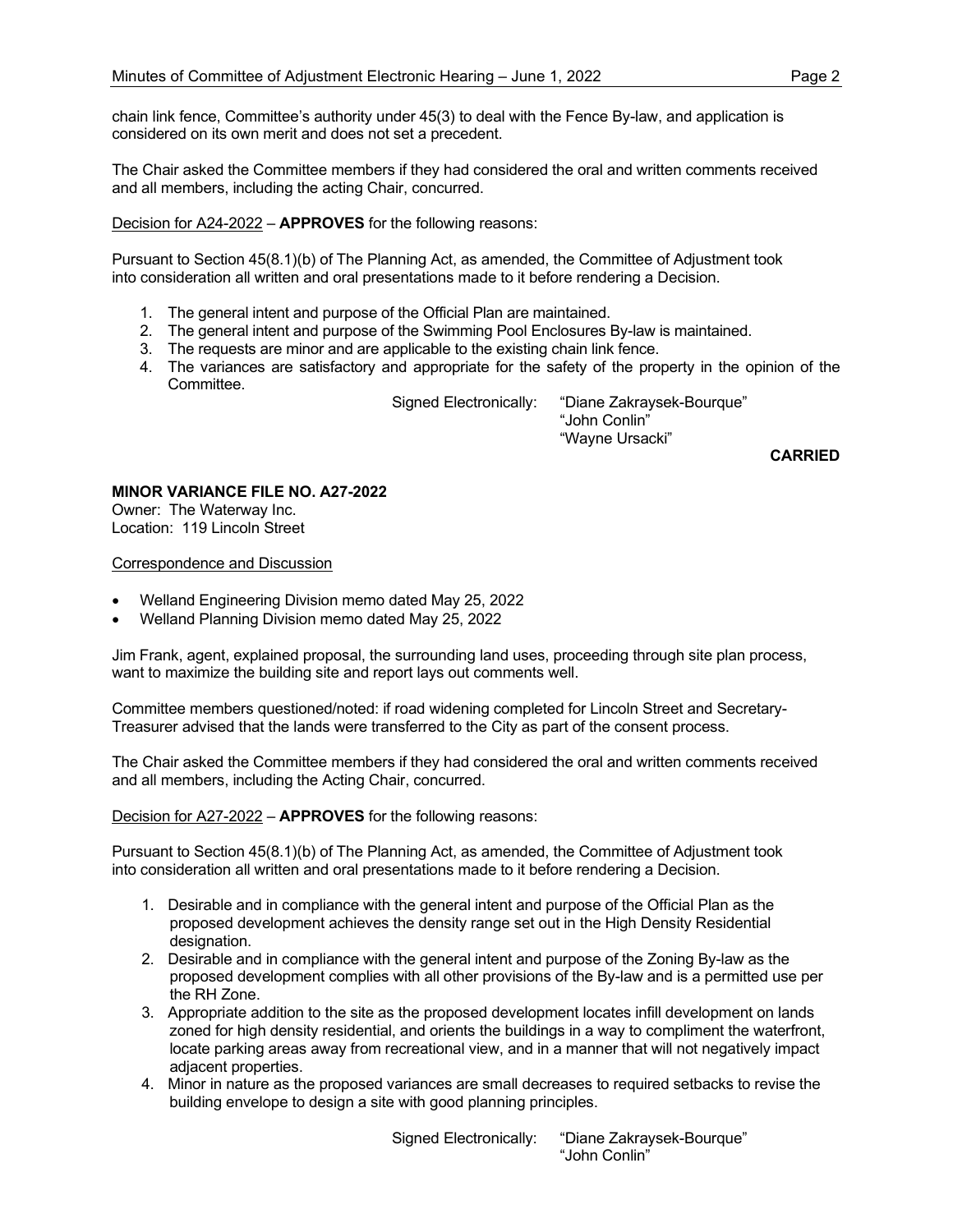## "Wayne Ursacki"

### **CARRIED**

### **CONSENT FILE NO. B008-2022WELL MINOR VARIANCE FILE NOS. A28-2022, A29-2022** Owner: Cairnwood Developments Inc.

Location: 37 and 39 Riverside Drive

## Correspondence and Discussion

- Enbridge email dated May 18, 2022
- Orsini email dated May 30, 2022
- Welland Engineering Division memos dated May 25, 2022
- Welland Planning Division memo dated May 26, 2022

Craig Rohe, agent, provided a PowerPoint presentation and explained the lot area variances required to sever the 3-storey semi-detached dwelling.

Committee members questioned/noted: size of the building in comparison to the neighbourhood and being on a small lot, if semi-detached use is permitted and maximum building height permitted. Taylor Meadows advised that building height maximum is 11 metres, use is allowed, and the severance triggered the minor variance for lot area.

The following persons spoke in opposition to the application: Sue Barnett, Mary Kirby, Julie Barker, Doreen Orsini, Tom Nemes, and Anthony Iannuzzelli. Concerns included:

- Building is too big for lot and does not fit with neighbourhood
- Do not agree with variances
- Not enough parking on Riverside Drive or Oakland Avenue
- No privacy for neighbours
- 20% of lot should have trees/shrubs
- Not all areas should be intensified, Case Law notes being compatible is not the same as similar to
- How will neighbourhood character be impacted with the building
- Why did City allow a building permit.

Member Conlin advised that he lost power and missed some of the oral presentations by the public. He said he would not vote on the applications.

The Chair read the Committee's Procedural By-law for a tie vote given that 2 members will vote. Craig Rohe stated that it was okay to proceed with 2 members voting.

The Chair asked Member Ursacki if he had considered the oral and written comments received. He concurred as did the Chair.

Decision for Consent File No. B008/2022WELL – **GRANTED** with 6 conditions:

- 1. That a plan showing the location of the existing services relative to the proposed lot lines be provided to the Senior Project Manager – Development for approval. The plan must show that no services cross the proposed lot line. The Applicant is responsible for the removal and/or relocation of any services in breach of this requirement.
- 2. That final approval be received from the Committee of Adjustment for the City of Welland for any necessary Minor Variances.
- 3. That the Owner(s) prepay to the City of Welland a \$300.00 tree prepayment.
- 4. That the Secretary-Treasurer be provided with a registrable legal description of the subject parcel, together with a copy and digital copy of the Deposited Reference Plan, if applicable, for use in issuance of the Certificate of Consent.
- 5. Confirmation of payment of outstanding taxes to the satisfaction of the City of Welland Finance Division.
- 6. That all Conditions of Consent be fulfilled by June 2, 2024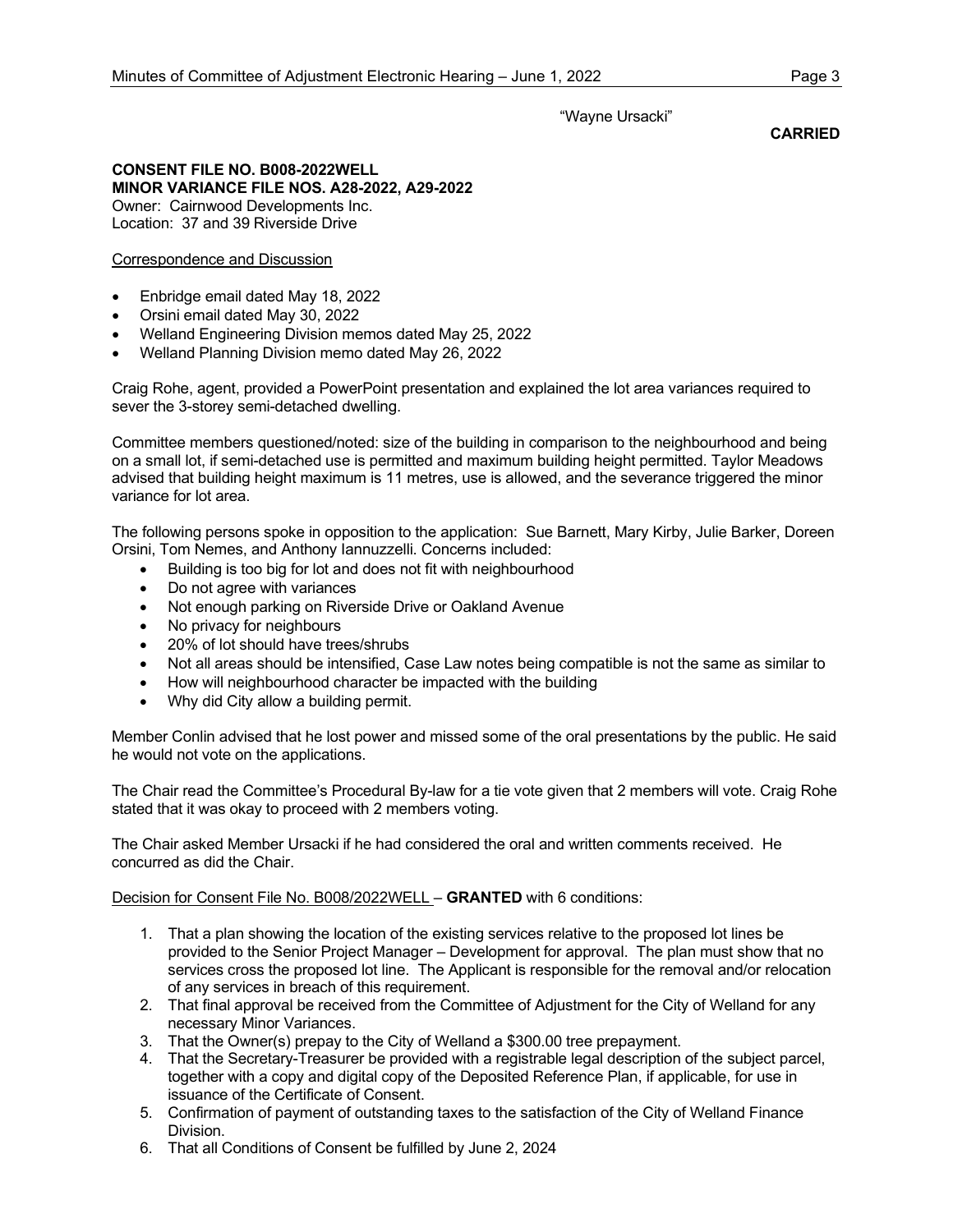Reasons:

- 1. With Conditions fulfilled, the Application will comply with the Zoning By-law.
- 2. Both the severed and retained lots will generally comply with the intent of Provincial Policy, Regional Policy and the City's Official Plan.
- 3. This Decision is rendered having regard to the provisions of Subsection 51(24) of The Planning Act, R.S.O. 1990, as amended.

## Decisions for A28-2022 and A29-2022 – **APPROVES** for the following reasons:

Pursuant to Section 45(8.1)(b) of The Planning Act, as amended, the Committee of Adjustment took into consideration all written and oral presentations made to it before rendering a Decision.

- 1. Desirable and in compliance with the general intent and purpose of the Official Plan as the proposed semi-detached dwelling is provided for in the Low-Density Residential designation.
- 2. Desirable and in compliance with the general intent and purpose of the Zoning By-law as the proposed semi-detached dwelling is a permitted use within the RL1 Zone.
- 3. Appropriate addition to the site as the as the proposed semi-detached dwelling meets all other Zoning By-law requirements and is a compatible use with the existing residential use.
- 4. Minor in nature as the proposed variance will not have a negative impact on the abutting properties or the future development of abutting properties.

All 3 Decisions Signed Electronically: "Diane Zakraysek-Bourque"

"Wayne Ursacki"

#### **CARRIED**

Note: Due to technical difficulties, Member Conlin did not hear all oral presentations and he did not vote on these 3 applications.

## **CONSENT FILE NO. B009-2022WELL**

Owner: Prince Charles Drive North Developments Inc. Location: 555 Prince Charles Drive North

Correspondence and Discussion

- Enbridge email dated May 18, 2022
- Welland Engineering Division memos dated May 25, 2022
- Welland Planning Division memo dated May 24, 2022

Craig Rohe, agent, provided a PowerPoint presentation and explained the consent application noting that a zoning amendment has been approved for no frontage on a public road and thus the consent can proceed.

Committee members questioned/noted: ownership of Canadian Tire Way and if any emergency exit. The agent advised that the City owned the street, and the site will provide an emergency access as a secondary access upon receipt of details from the Fire Division.

The Chair asked the Committee members if they had considered the oral and written comments received and all members, including the Acting Chair, concurred.

Decision for Consent File No. B009/2022WELL – **GRANTED** with 5 conditions:

- 1. That a plan showing the location of the existing services relative to the proposed lot lines be provided to the Senior Project Manager – Development for approval. The plan must show that no services cross the proposed lot line. The Applicant is responsible for the removal and/or relocation of any services in breach of this requirement.
- 2. That the Owner(s) prepay to the City of Welland a \$300.00 tree prepayment.
- 3. That the Secretary-Treasurer be provided with a registrable legal description of the subject parcel, together with a copy and digital copy of the Deposited Reference Plan, if applicable, for use in issuance of the Certificate of Consent.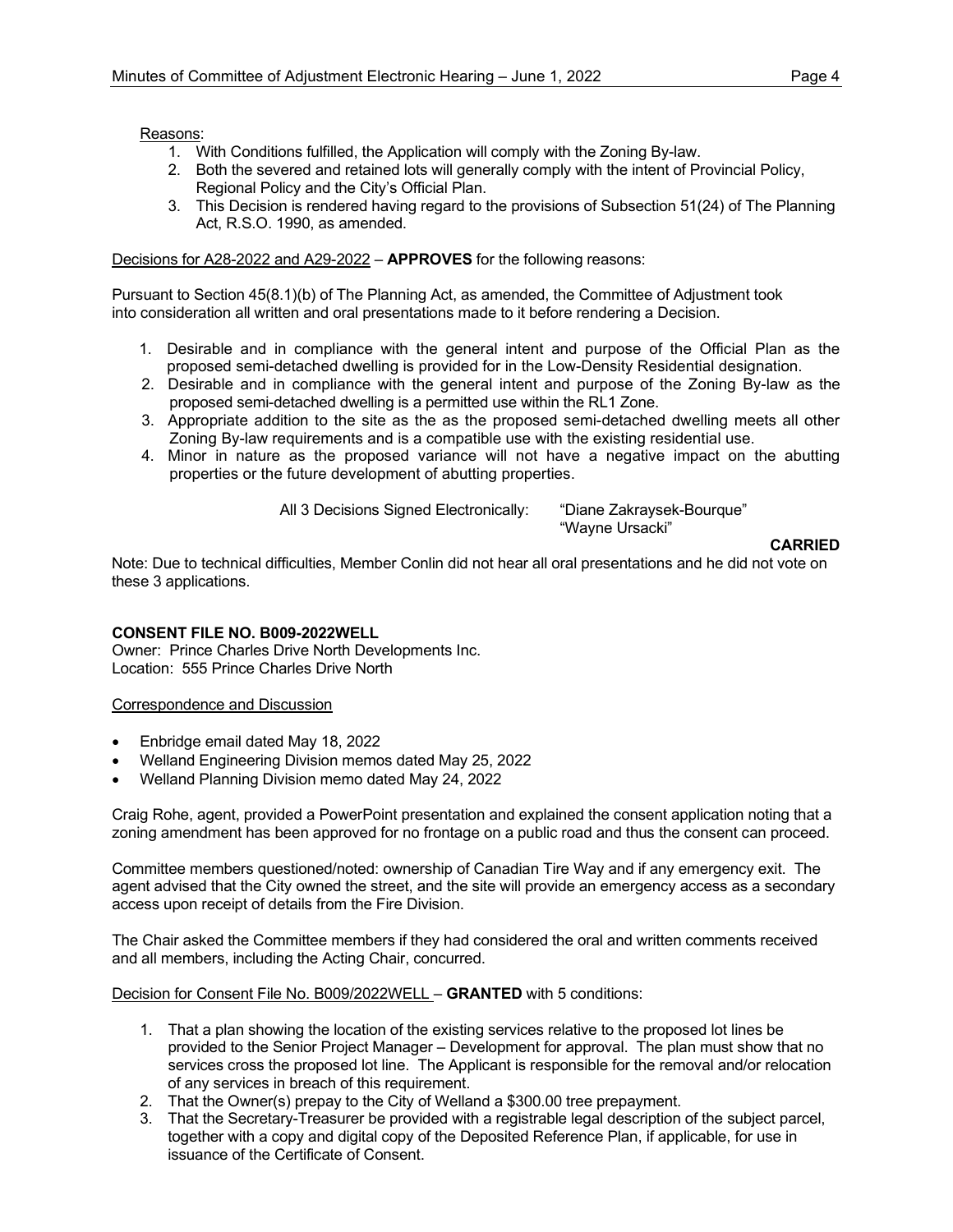- 4. Confirmation of payment of outstanding taxes to the satisfaction of the City of Welland Finance Division.
- 5. That all Conditions of Consent be fulfilled by June 2, 2024.

Reasons:

- 1. Both the severed and retained lots will generally comply with the intent of Provincial Policy, Regional Policy and the City's Official Plan.
- 2. The Application complies with the requirements of the Zoning By-law.
- 3. The development will ensure the most efficient use of existing urban serviced land and existing infrastructure.
- 4. This Decision is rendered having regard to the provisions of Subsection 51(24) of The Planning Act, R.S.O. 1990, as amended.

Signed Electronically: "Diane Zakraysek-Bourque"

 "John Conlin" "Wayne Ursacki"

**CARRIED**

## **CONSENT FILE NOS. B010-2022WELL, B011-2022WELL MINOR VARIANCE FILE NOS. A30-2022, A31-2022**

Owner: Cairnwood Developments Inc. Location: 78 Dorothy Street

### Correspondence and Discussion

- Bell email dated May 24, 2022
- Welland Engineering Division memos dated May 25, 2022
- Silli emails dated May 20, 2022 and May 23, 2022
- Wright email dated May 25, 2022
- Klotz letter dated May 25, 2022
- Welland Planning Division memo dated May 19, 2022
- Desjardins email dated May 31, 2022

Craig Rohe, agent, provided a PowerPoint presentation and explained there will be 3 more applications next week due to Official Plan consent policy. He said each townhouse will have an accessory dwelling unit, proposed easements are for pedestrian access at the rear, balcony encroachments required for architectural feature, each lot requires 2 parking spaces, By-law does not allow tandem parking for street townhouse, height increase required for more roof pitch and 2 internal lots require lot area increase.

Committee members questioned/noted: if use is allowed under the Zoning By-law and the approach to create 4 lots. Taylor Meadows advised that the RL2 zone allows street townhouses.

The following persons spoke in opposition to the application: Jeff Silli, Stu Wright and Peter Klotz. Concerns included:

- Parking at the road in the front
- No privacy with balconies, they will overlook all backyards
- Income level for the house
- Bedroom window in neighbour's house beside proposed side door entrance will cause no air circulation in neighbour's house
- No parking on Dorothy Street where the house is proposed
- No reason for rear balconies as no rear yard
- Accident prone intersection and a school bus pick location
- Height increase will keep neighbourhood in the yard
- Neighbourhood has yards and the plan shows approximately 6 feet of back yard after the sidewalk
- Plan is not good aesthetically for neighbourhood
- Structure too big
- Neighbourhood has duplexes so can design be revised to 2 or 3 units
- Location for snow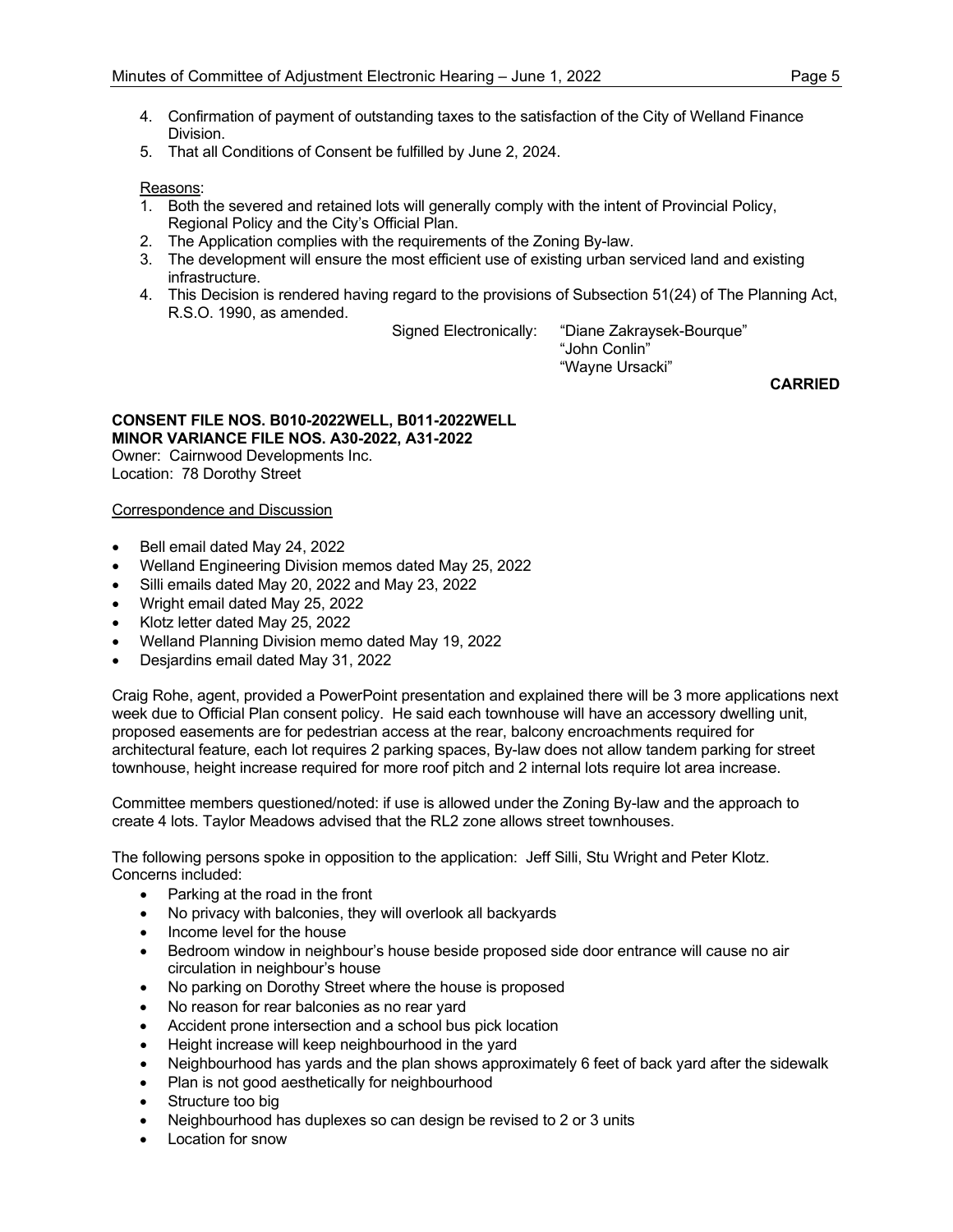- Object to balconies and height
- Will be an increase in traffic, should have a traffic study, residential road not designed for heavy traffic, and there should be a median on River Road.

Craig Rohe responded to neighbours' concerns and said parking will be in garage and driveway, proposing 6' fence, balconies same as window, gives amenity space for primary unit, city staff did not require traffic study, within walking distance to bus stop, good urban form, and snow storage in front yard.

The Chair asked the Committee members if they had considered the oral and written comments received and all members, including the Acting Chair, concurred.

## Decision for Consent File No. B010/2022WELL – **GRANTED** with 7 conditions:

- 1. That a plan showing the location of the existing services relative to the proposed lot lines be provided to the Senior Project Manager – Development for approval. The plan must show that no services cross the proposed lot line. The Applicant is responsible for the removal and/or relocation of any services in breach of this requirement.
- 2. That Consent Application file No. B011/2022WELL receive Final Certification of the Secretary-Treasurer concurrent with or subsequent to Consent Application File No. B010/2022WELL.
- 3. That final approval be received from the Committee of Adjustment for the City of Welland for any necessary Minor Variances.
- 4. That the Owner(s) prepay to the City of Welland a \$300.00 tree prepayment.
- 5. That the Secretary-Treasurer be provided with a registrable legal description of the subject parcel, together with a copy and digital copy of the Deposited Reference Plan, if applicable, for use in issuance of the Certificate of Consent.
- 6. Confirmation of payment of outstanding taxes to the satisfaction of the City of Welland Finance Division.
- 7. That all Conditions of Consent be fulfilled by June 2, 2024.

### Reasons:

- 1. Both the severed and retained lots will generally comply with the intent of Provincial Policy, Regional Policy and the City's Official Plan.
- 2. The Application complies with the requirements of the Zoning By-law.
- 3. This Decision is rendered having regard to the provisions of Subsection 51(24) of The Planning Act, R.S.O. 1990, as amended.

Decision for Consent File No. B011/2022WELL – **GRANTED** with 7 conditions:

- 1. That a plan showing the location of the existing services relative to the proposed lot lines be provided to the Senior Project Manager – Development for approval. The plan must show that no services cross the proposed lot line. The Applicant is responsible for the removal and/or relocation of any services in breach of this requirement.
- 2. That Consent Application file No. B010/2022WELL receive Final Certification of the Secretary-Treasurer concurrent with or subsequent to Consent Application File No. B011/2022WELL.
- 3. That final approval be received from the Committee of Adjustment for the City of Welland for any necessary Minor Variances.
- 4. That the Owner(s) prepay to the City of Welland a \$300.00 tree prepayment.
- 5. That the Secretary-Treasurer be provided with a registrable legal description of the subject parcel, together with a copy and digital copy of the Deposited Reference Plan, if applicable, for use in issuance of the Certificate of Consent.
- 6. Confirmation of payment of outstanding taxes to the satisfaction of the City of Welland Finance Division.
- 7. That all Conditions of Consent be fulfilled by June 2, 2024.

## Reasons:

- 1. Both the severed and retained lots will generally comply with the intent of Provincial Policy, Regional Policy and the City's Official Plan.
- 2. The Application complies with the requirements of the Zoning By-law.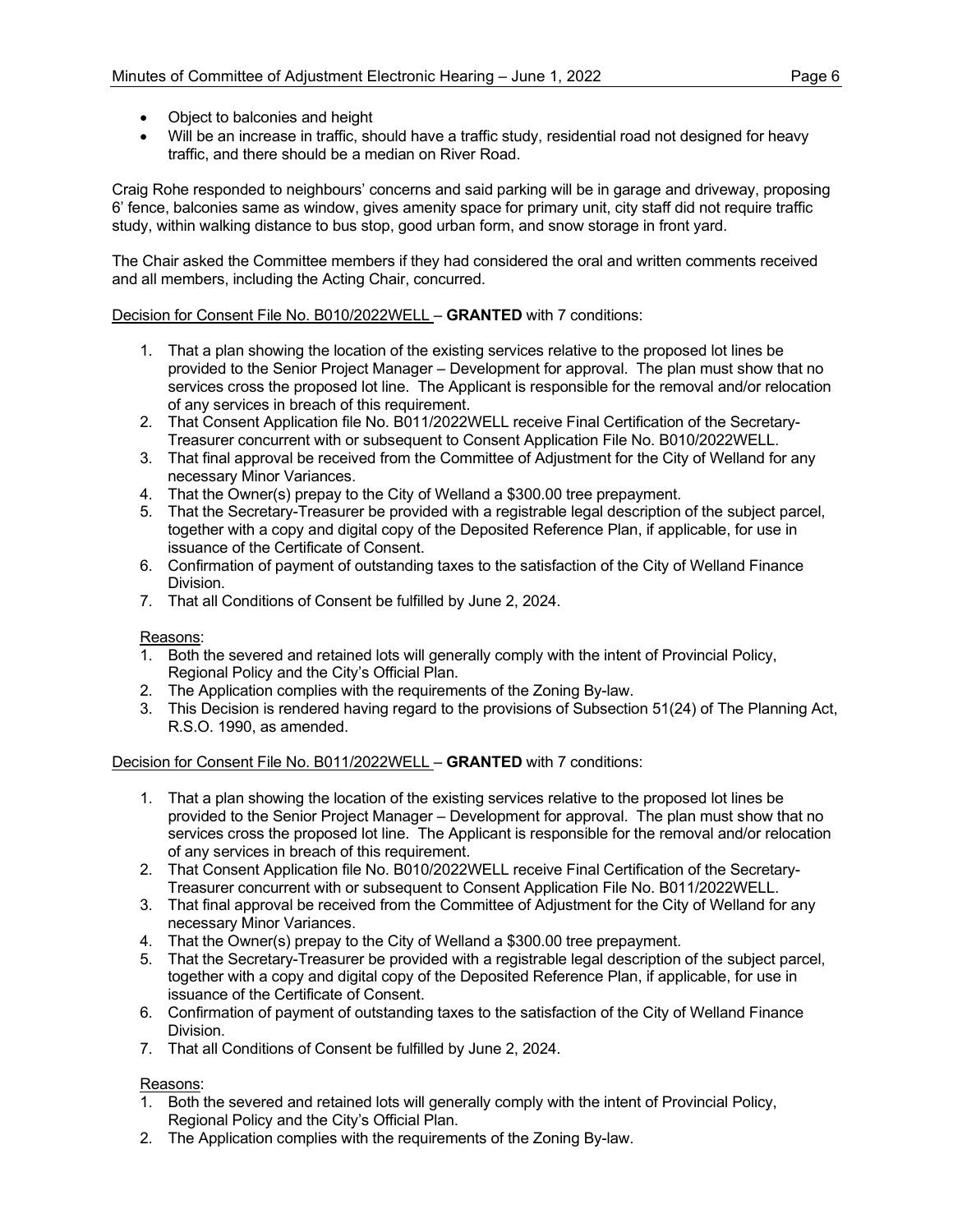3. This Decision is rendered having regard to the provisions of Subsection 51(24) of The Planning Act, R.S.O. 1990, as amended.

Decisions for A30-2022 and A31-2022 – **APPROVES** for the following reasons:

Pursuant to Section 45(8.1)(b) of The Planning Act, as amended, the Committee of Adjustment took into consideration all written and oral presentations made to it before rendering a Decision.

- 1. The application is compliant with the general intent and purpose of the Official Plan as the proposed severance and street townhouse development is in compliance with the Official Plan's policies of infill development and intensification within urban areas.
- 2. The application is compliant with the general intent and purpose of the Zoning By-law as the proposed severed lot and street townhouse, other than the requested variance, meets zoning provisions for residential uses.
- 3. The application is desirable and an appropriate development of the subject land as the intended future residential development is in keeping with the policy direction of the City, Region and Province.
- 4. The application is minor in nature as the proposed variances will not negatively impact adjacent properties or traffic.

All 4 Decisions Signed Electronically: "Diane Zakraysek-Bourque"

"John Conlin"

**CARRIED CARRIED** Note: Member Ursacki was not in favour of the 4 approval Decisions.

**MINOR VARIANCE FILE NO. A34-2022**

Owner: Thorold Property Corp Location: 120 Thorold Road

### Correspondence and Discussion

- Laramee email dated May 16, 2022
- Thomas emails dated May 18, 2022 and June 1, 2022
- Guitar and Tuin letter received May 20, 2022
- Bradnam email dated May 25, 2022
- Martin and Pirosko letter dated May 24, 2022
- Nadeau and Uiterkamp letter dated May 24, 2022
- Fernades email dated May 26, 2022
- Welland Engineering Division memo dated May 25, 2022
- Welland Planning Division memo dated May 26, 2022
- Welland Traffic Division email dated June 1, 2022

Dhul Hassam, agent, said convert into multi-residential with 6 units, existing building with existing setbacks, 2 units in basement under 50 square metres so required parking is 0.3 spaces per unit for those and 2 obstructed parking spaces and exterior changes to the entrances.

Committee members questioned/noted: Traffic Division comments regarding parking complaints, any exterior changes to the building, garbage location, neighbours have parking concerns, providing any parking off Thorold Road, obstructed parking not workable, too many units in small space, and parking requirements for former law firm that occupied the building. Taylor Meadows said he is unaware of whether the law firm met parking requirements at 1 space per 30 square metres.

The following spoke in opposition to the application: Cindy Laramee, Lyn Seager, Tyler Thomas, Clayton Nadeau, and Lissa Schoot Uiterkamp. Concerns included:

- The no parking sign on Carlton Avenue is on 1 driveway to accommodate a physically disabled person.
- By-laws in place and should stick with them
- Obstructed parking doesn't make sense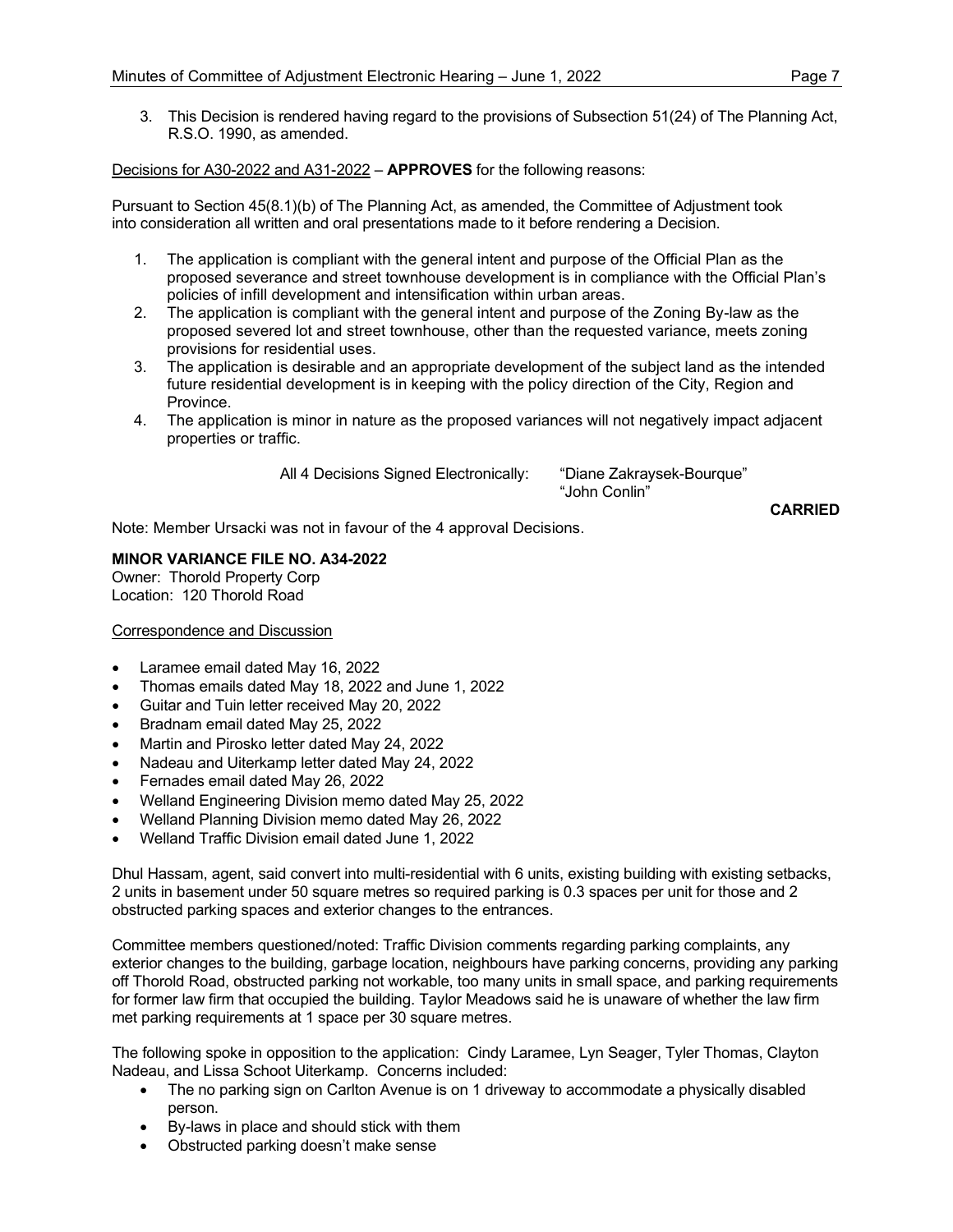- 6 units could amount to 12 vehicles
- Building could have 4 units instead of 6 units
- Opposed to parking variances and more parking should be provided on site so that no parking occurs on the street
- Obstructed parking not safe
- Parking could occur in neighbour's parking lot
- No garbage design
- Building in disrepair
- Measurements wrong on sketch
- Impacts of snow removal on site and on neighbour's commercial parking lot
- 6 units not practical
- Rear stairwell too close to property line for safety beside commercial parking lot
- 2 entrances show on the drawing
- Parking spaces tight to allow walking access to back units
- By-law says only 12-hour parking permitted
- Planning report is speculative regarding use of public transit

Dhul Hassam said walkout requires engineer, dimensions from an outdated survey, zoning by-law allows zero setback on west side, snow areas on site, accessory dwelling units with tandem parking, garbage taken outside by tenants on collection days, wants to use existing driveway off Carlton Avenue and basement renters will not have cars.

Chris Ospina, an owner, said he does not want larger units, thought about parking off Thorold Road and requests a deferral to make a better plan. Taylor Meadows said parking in the front yard off Thorold Road will require variance approval.

The Chair asked the Committee members if they had considered the oral and written comments received and all members, including the acting Chair, concurred.

Decision for A34-2022 – Moved by Conlin to **DEFER** the application for up to 3 months to allow owner to consider more adequate parking for the development.

**CARRIED**

### **MINOR VARIANCE FILE NO. A35-2022**

Owner: Jeffery Lock and Richard Lock Location: 36 Hooker Street

Correspondence and Discussion

- Welland Planning Division email dated May 30, 2022
- Forder email dated May 13, 2022
- Mitas email dated May 24, 2022
- Welland Engineering Division memo dated May 25, 2022
- Welland Planning Division memo dated May 18, 2022

Jeff Lock, owner, said existing single garage sits 1.5 feet from line.

Committee members questioned/noted: use of second storey, size of the lot, concern with eaves on the garage at only 1' from lot line, size of eaves, temporary easement required to build it, too close to lot line, if a shared driveway, distance between 2 garages, and neighbour at 44 Hooker not in attendance. Jeff Lock said it is a shared driveway, eaves will be 10 inches, and roof will be hand formed.

Barber Forder said concern with use of space, if will be an office, any other upgrades such sewer/water to the garage, busy street, if current structure can hold second storey, does not want windows on back side and could the existing garage be widened instead of heightened.